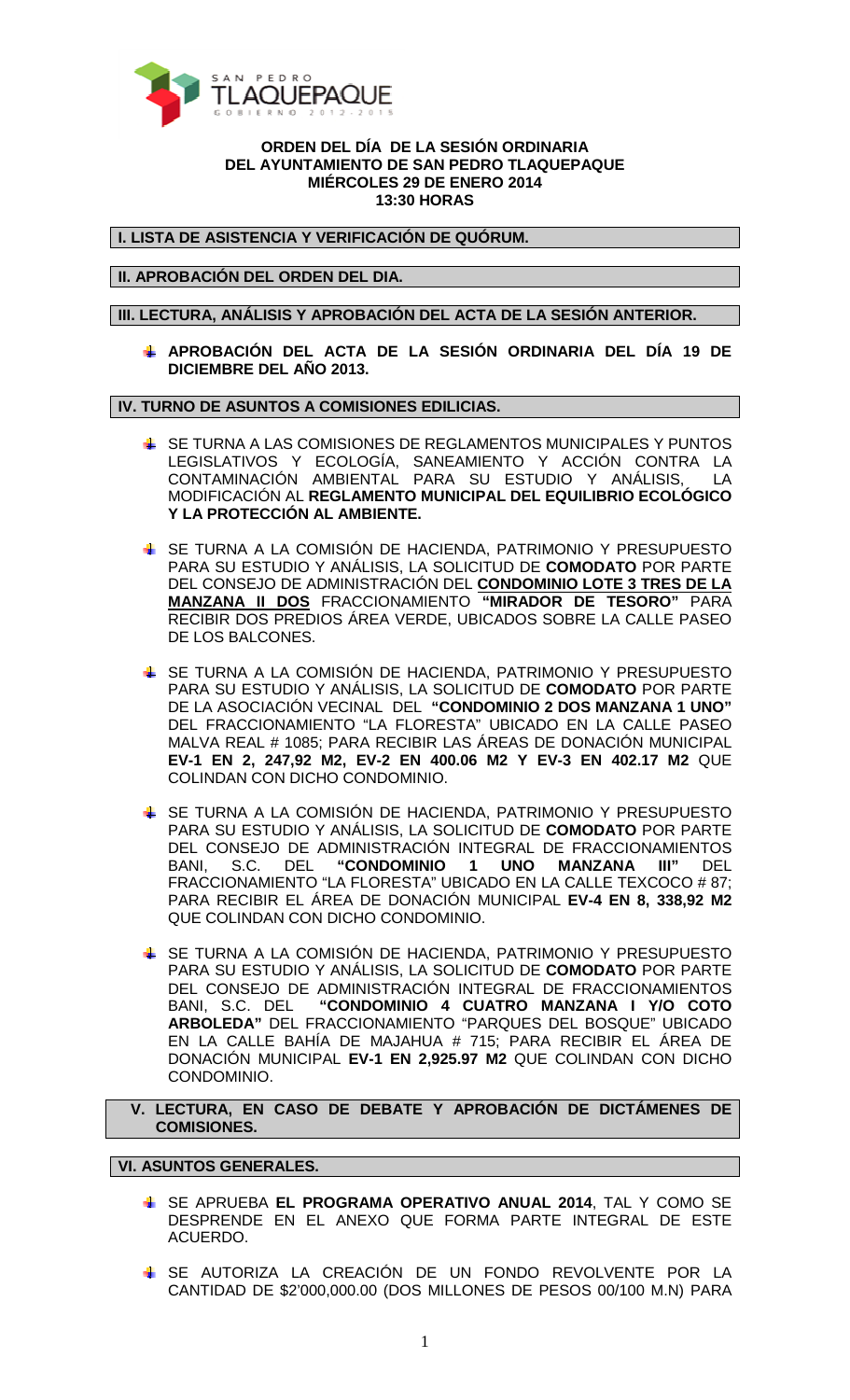

EL OTORGAMIENTO DE **PRÉSTAMOS POR LA CANTIDAD DE \$2,000.00** (DOS MIL PESOS 00/100 M. N.) A LOS SERVIDORES PÚBLICOS SINDICALIZADOS DEL AYUNTAMIENTO DE SAN PEDRO TLAQUEPAQUE, PARA APLICARSE EN EL **EJERCICIO FISCAL 2014.**

- SE APRUEBA LA REFORMA AL **ARTÍCULO 15, FRACCIÓN VII Y LE ADICIONA UN SEGUNDO PÁRRAFO, DE LA CONSTITUCIÓN POLÍTICA DEL ESTADO DE JALISCO, MEDIANTE DECRETO 24563** EMITIDO POR EL CONGRESO DEL ESTADO DE JALISCO. LO ANTERIOR **PARA QUEDAR COMO SIGUE:** ARTÍCULO 15 FRACCIÓN VII, LAS AUTORIDADES ESTATALES Y MUNICIPALES PARA GARANTIZAR EL RESPETO DE LOS DERECHOS A QUE ALUDE EL ARTÍCULO 4 DE LA CONSTITUCIÓN POLÍTICA DE LOS ESTADOS UNIDOS MEXICANOS, VELARÁN POR LA UTILIZACIÓN SUSTENTABLE Y POR LA PRESERVACIÓN DE TODOS LOS RECURSOS NATURALES, CON EL FIN DE CONSERVAR Y RESTAURAR EL MEDIO AMBIENTE. EL DAÑO Y EL DETERIORO AMBIENTAL GENERARÁN RESPONSABILIDAD PARA QUIEN LO PROVOQUE EN TÉRMINOS DE LO DISPUESTO POR LA LEY. TODA PERSONA TIENE DERECHO AL ACCESO Y USO EQUITATIVO Y SUSTENTABLE, DISPOSICIÓN Y SANEAMIENTO DE AGUA PARA CONSUMO PERSONAL Y DOMESTICO EN FORMA SUFICIENTE, SALUBRE, ACEPTABLE Y ASEQUIBLE. EL ESTADO GARANTIZARÁ ESTE DERECHO EN LOS TÉRMINOS DE LA LEY, CON LA PARTICIPACIÓN DE LA FEDERACIÓN, DE LOS MUNICIPIOS Y DE LA CIUDADANÍA PARA LA CONSECUCIÓN DE DICHOS FINES.
- SE APRUEBA LA MODIFICACIÓN AL **ARTÍCULO 74 FRACCIÓN IX, DE LA CONSTITUCIÓN POLÍTICA DEL ESTADO DE JALISCO, MEDIANTE DECRETO 24548** EMITIDO POR EL CONGRESO DEL ESTADO DE JALISCO. LO ANTERIOR **PARA QUEDAR COMO SIGUE:** ARTÍCULO 74, FRACCIÓN IX, PARA SER PRESIDENTE MUNICIPAL, REGIDOR Y SÍNDICO SE REQUIERE: NO SER SERVIDOR PUBLICO DEL MUNICIPIO DE QUE SE TRATE, A NO SER QUE SE SEPARE DEL CARGO NOVENTA DÍAS ANTES DE LA ELECCIÓN. SI SE TRATA DEL FUNCIONARIO ENCARGADO DE LAS FINANZAS MUNICIPALES, ES PRECISO QUE HAYA RENDIDO CUENTAS AL CONGRESO DEL ESTADO POR CONDUCTO DE LA **AUDITORIA SUPERIOR DEL ESTADO DE JALISCO.**
- **PRIMERO.-** SE AUTORIZA OTORGAR UN RECONOCIMIENTO Y APOYO ECONÓMICO A **12 MUJERES DEL MUNICIPIO DE SAN PEDRO TLAQUEPAQUE,** POR LA CANTIDAD DE \$3,500.00 PARA CADA UNA, DENTRO DEL MARCO DEL **DÍA INTERNACIONAL DE LA MUJER,** DENOMINADO **"GALARDÓN MUJERES SAN PEDRO TLAQUEPAQUE 2014",** RECONOCIMIENTO QUE SERÁ OTORGADO EN 12 CATEGORÍAS DIFERENTES A LAS MUJERES MAS DESTACADAS DE NUESTRO MUNICIPIO. DICHAS CATEGORÍAS SON LAS SIGUIENTES: ARTE Y CULTURA, COMUNICACIÓN, DEPORTE, EDUCACIÓN, EMPRESARIAL, ALTRUISMO, INDÍGENA Y/O RURAL, SALUD, SEGURIDAD, MADRE JEFA DE FAMILIA, MUJER COMERCIANTE Y PROMOTORA COMUNITARIA. **SEGUNDO.-** SE AUTORIZA AL ENCARGADO DE LA HACIENDA MUNICIPAL A EROGAR LA CANTIDAD ANTERIORMENTE DESCRITA PARA DAR CUMPLIMIENTO AL PRESENTE ACUERDO.
- SE AUTORIZA LA CORRECCIÓN DEL ACUERDO DE FECHA 26 DE NOVIEMBRE DE 2013, MEDIANTE EL CUAL SE AUTORIZO LA ENTREGA EN COMODATO POR 10 AÑOS A LA ASOCIACIÓN DE COLONOS DEL **CONDOMINIO "EL ROBLE", SIENDO EL NOMBRE CORRECTO DE LA ASOCIACIÓN "CONDOMINIO PARQUES DEL BOSQUE 16, MANZANA IX". EL PUNTO SEGUNDO Y TERCERO DEL PRESENTE ACUERDO SE MANTIENEN VIGENTES.**
- SE APRUEBA EROGAR LA CANTIDAD DE HASTA \$750,000.00 (SETECIENTOS CINCUENTA MIL PESOS 00/100 M.N.) MÁS IVA, PARA LA CELEBRACIÓN DE **"LA JUDEA, EN SAN MARTÍN DE LAS FLORES 2014".**
- **PRIMERO.-** SE APRUEBA LA DESINCORPORACIÓN DEL PATRIMONIO MUNICIPAL RESPECTO DE LOS **1,455 BIENES MUEBLES** POR